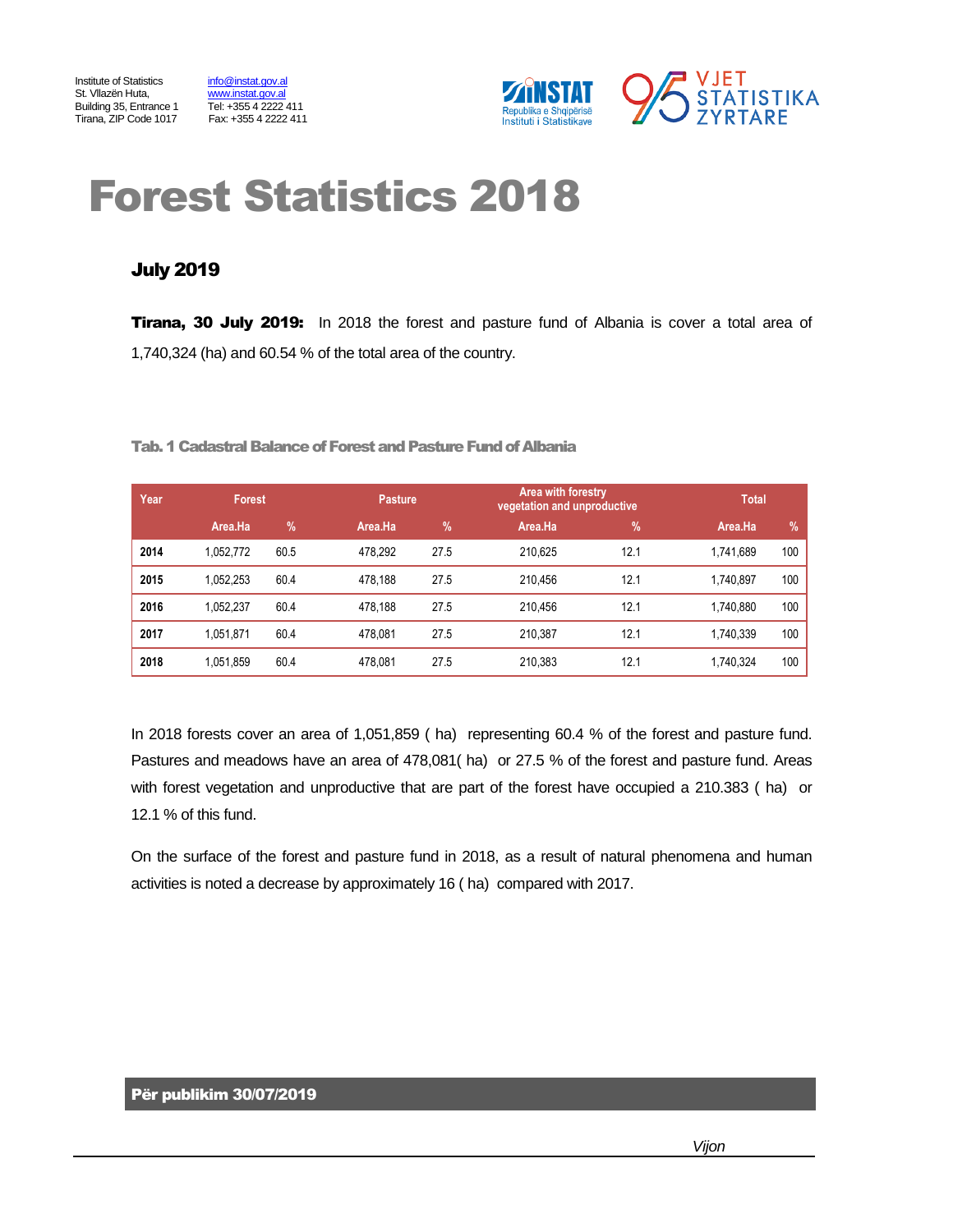



In 2018 the total forest volume was 54,878,000 m<sup>3</sup> and 94.0 % of this volume consisting from public forests and 6.0 % from private forests. As a result of exploitation and fires volume decreased by approximately 46,818 m **3** compared to 2017.



**Fig. 2Forest Fund by Types (ha)**

In 2018 in the forestry fund by species the largest surface is covered by deciduous with 49.8 % followed by shrubs 35.8 % and conifer 14.3 %.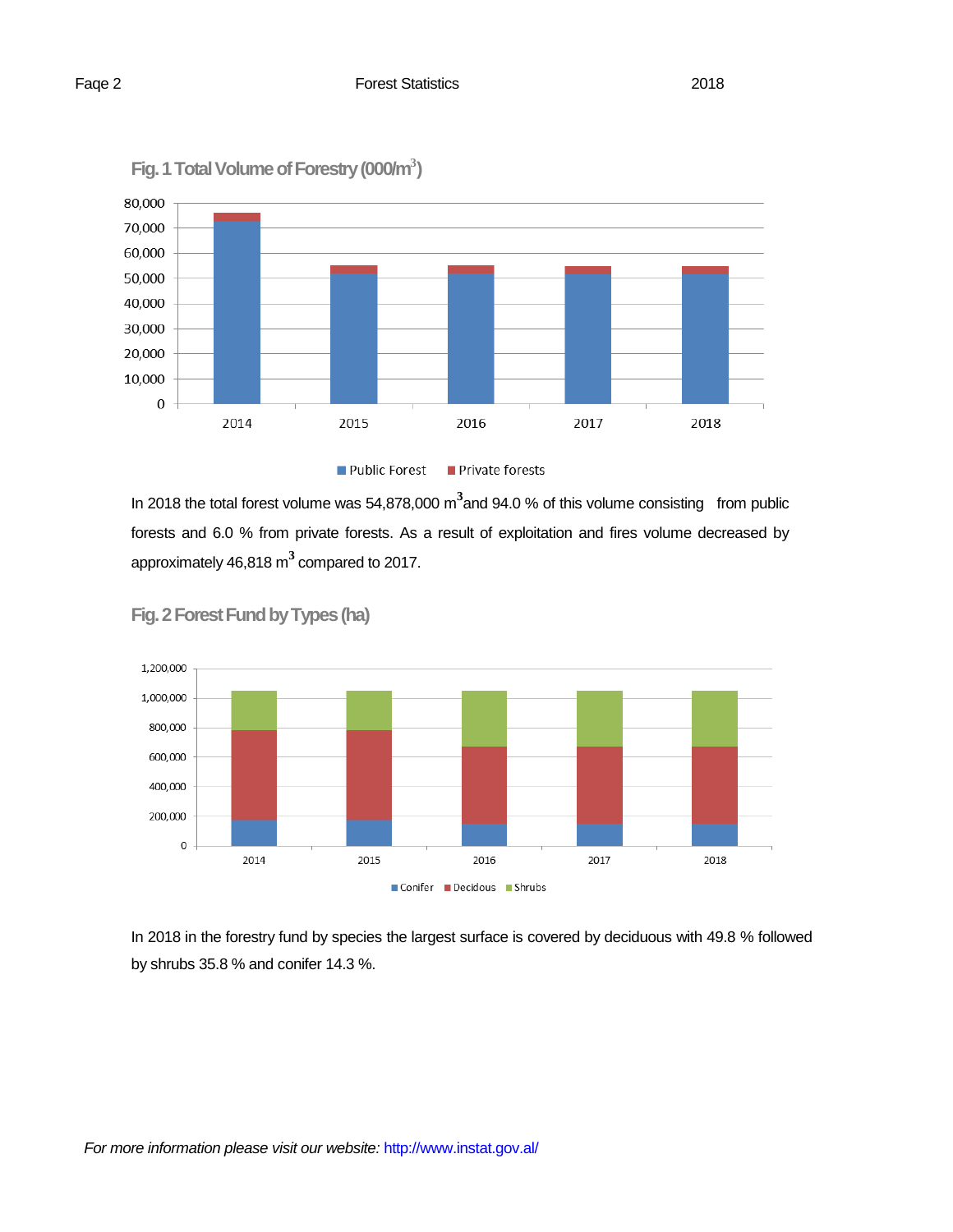#### **Protected areas**

Protected natural and tourist areas in our country are considered as protected land and water areas due to the biodiversity of the natural and cultural assets they offer. They are divided into 6 categories by relevance.

| <b>Category of protected</b>                                   | Number/(Nr)    |                |      |                | Surface (Ha) |         |         |         |         |         |
|----------------------------------------------------------------|----------------|----------------|------|----------------|--------------|---------|---------|---------|---------|---------|
| areas                                                          | 2014           | 2015           | 2016 | 2017           | 2018         | 2014    | 2015    | 2016    | 2017    | 2018    |
| <b>Strict Nature Reserve</b>                                   | $\overline{2}$ | $\overline{2}$ | 2    | $\overline{2}$ | 2            | 4,800   | 4,800   | 4,800   | 4,800   | 4,800   |
| <b>National Park</b>                                           | 15             | 15             | 15   | 15             | 14           | 210.501 | 210.501 | 210.501 | 210.501 | 230,707 |
| Natural Monument                                               | 750            | 750            | 750  | 750            | 750          | 3,470   | 3,470   | 3,470   | 3,470   | 3,470   |
| Habitat/Species<br>Management Area                             | 24             | 24             | 24   | 24             | 25           | 144.685 | 144.685 | 144.685 | 144.685 | 169.275 |
| Protected Landscape/<br>Seascape                               | 5              | 5              | 5    | 5              | 6            | 95.864  | 95.864  | 95.864  | 95.864  | 97,333  |
| Protected area with<br>sustainable use of natural<br>resources | 4              | 4              | 4    | 4              | 4            | 18.245  | 18.245  | 18.245  | 18.245  | 18.245  |
| Total                                                          | 800            | 800            | 800  | 800            | 801          | 477.566 | 477.566 | 477.566 | 477.566 | 523,831 |

#### Tab. 2 Number and Surface Area of Protected Areas

Protected areas in 2018 occupy a general area of 523 831 (ha|), equivalent 30.0 % of the forest found and around 18.0 % of the total area of the country. In 2018 there were changes in the number and area of protected areas. In the National Park category are joined two areas in a single reducing their number but rising to the surface , In 2018 are added to the number two categories of protected areas a Natural Park and a Protected Landscape increasing the area by 46.265 (ha) compared to 2017.

**Fig. 3Surface of Protected Areas, by Category's (%)**

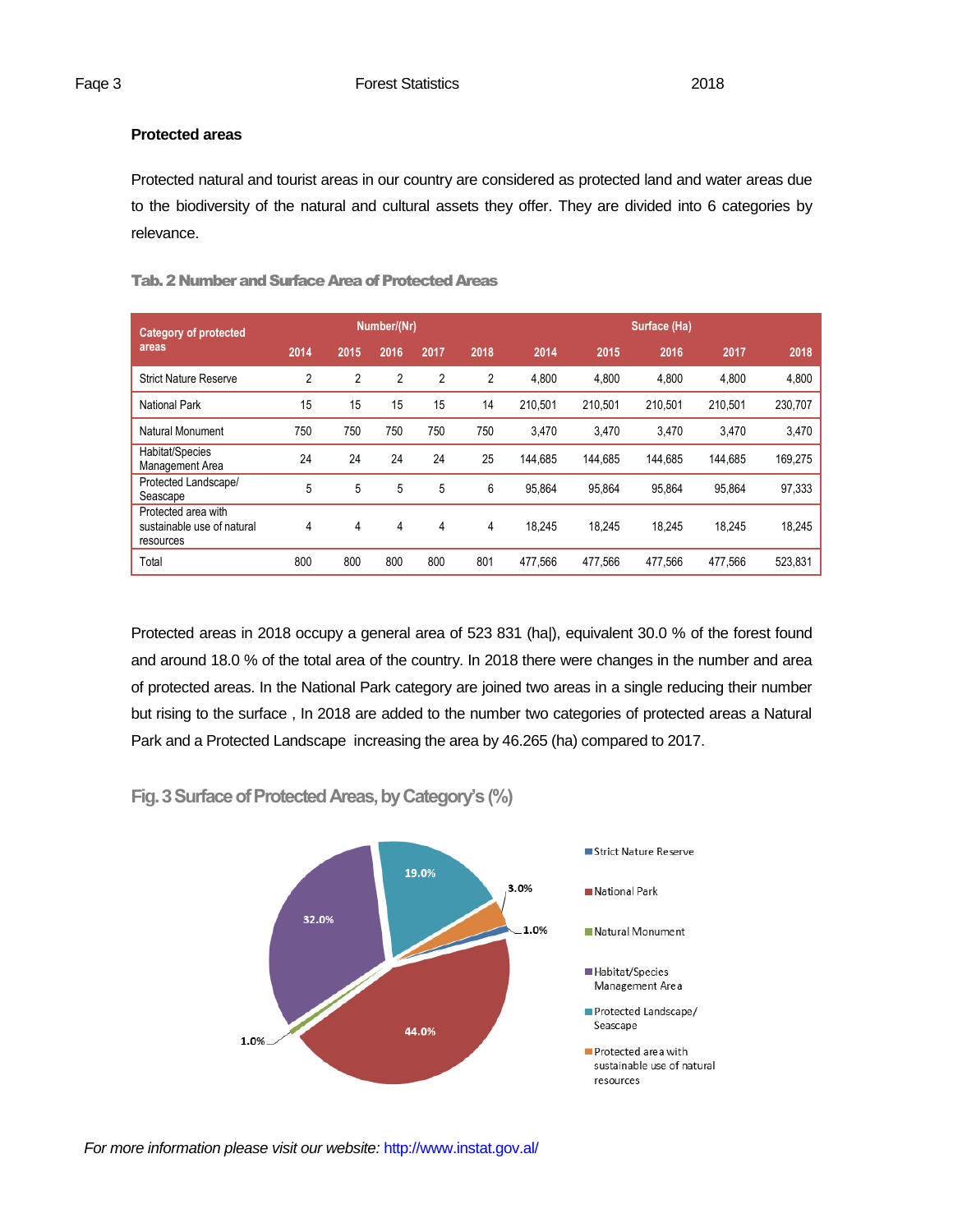#### Faqe 4 **Forest Statistics Forest Statistics** 2018

In 2018, the largest surface of protected areas is occupied by national parks by 44.0 % followed by Habitat/Species Management Area with 32.3 % Protected Landscape/ Seascape with 18.6 %, Habitat/Species Management Area 3. 5 %, Strict Nature Reserve 0.9 % and natural monuments 0.7 %.